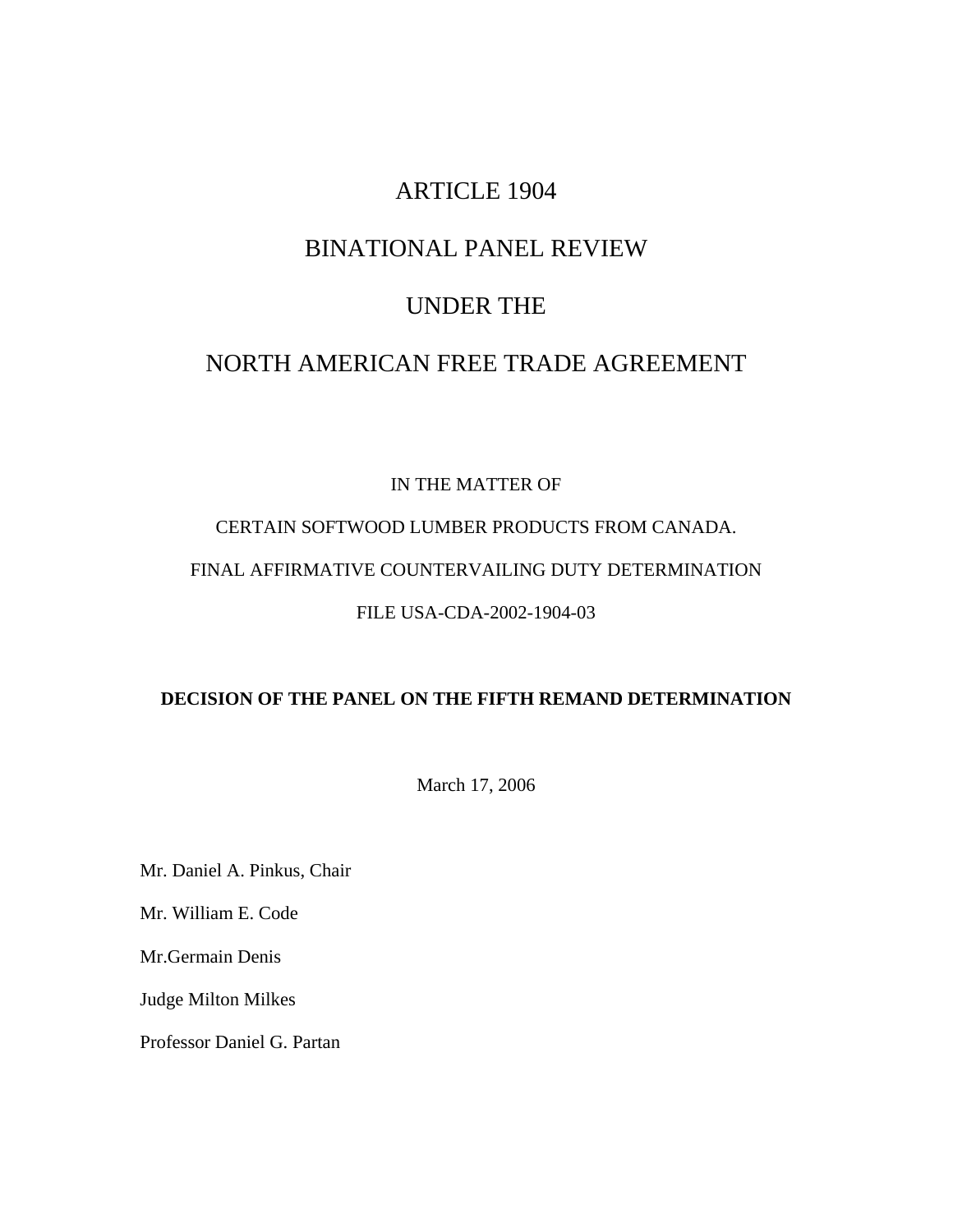### Appearances:

M. Jean Anderson, Gregory Husisian, John M. Ryan, Melanie A. Frank, Timothy J. Hruby, JahnaM. Hartwig, Alicia Cate, Weil, Gotshal& Manges, LLP on behalf of the Government of Canada and the Governments of the Northwest Territories and the Yukon Territory.

Michele D. Lynch, Elizabeth C. Seastrum, Marguerite E. Trossevin, Peter G. Kirchgaber, Mark A. Barnett, William J. Kovatch, Scott D. McBride, Barbara J. Tsai, John D. McInerney, Philip J. Curtin, Christine J. Sohar on behalf of the United States Department of Commerce.

Harry L. Clark, John W. Bohn, NavinJoneja, Nathaniel Friends, David A. Yocis, Brent L. Bartlett, Economist, Dewey Ballantine LLP on behalf of the Coalition for Fair Lumber Imports Executive Committee.

Claire E. Reade, Lawrence A. Schneider, Michele T. Dunlop, Arnold & Porter on behalf of the Government of the Province of Alberta.

Spencer S. Griffith, Karen Bland Toliver, Bernd G. Janzen, Thea D. Rozman, Akin, Gump, Strauss, Hauer& Feld, LLP on behalf of the Government of the Province of British Columbia.

Michele Sherman Davenport, Dennis James, Jr., Cameron & Hornbostel LLP, on behalf of the Governments of the Province of Manitoba and the Province of Saskatchewan.

Mark S. McConell, Lynn G. Kamarck, Christopher S. Stokes, DeenKaplan, Ajay Kuntamukkala, Behnaz Kibria, Johnathan T. Stoel, Hogan & Hartson, LLP on behalf of the Government of the Province of Ontario.

Matthew J. Clark, Keith R. Marino, F. Alexander Amrein, Christina Benson, Nancy A. Noonan, Arent, Fox, Kintner, Plotkin, & Kahn on behalf of the Gouvernement du Québec.

W. George Grandison, John R. Labovitz, Anthony C. Epstein, Mark A. Moran, Matthew S. Yeo, Mary T. Mitchell, Asron R. Hutman, Steptoe & Johnson; Brian R. Canfield, Farris, Vaughn, Wills & Murphy on behalf of the British Columbia Lumber Trade Council and its Constituent Associations: The Cariboo Lumber Manufacturers' Association, the Coast Forest & Lumber Association, the Interior Lumber Manufacturers' Association, and the Northern Forest Products Association.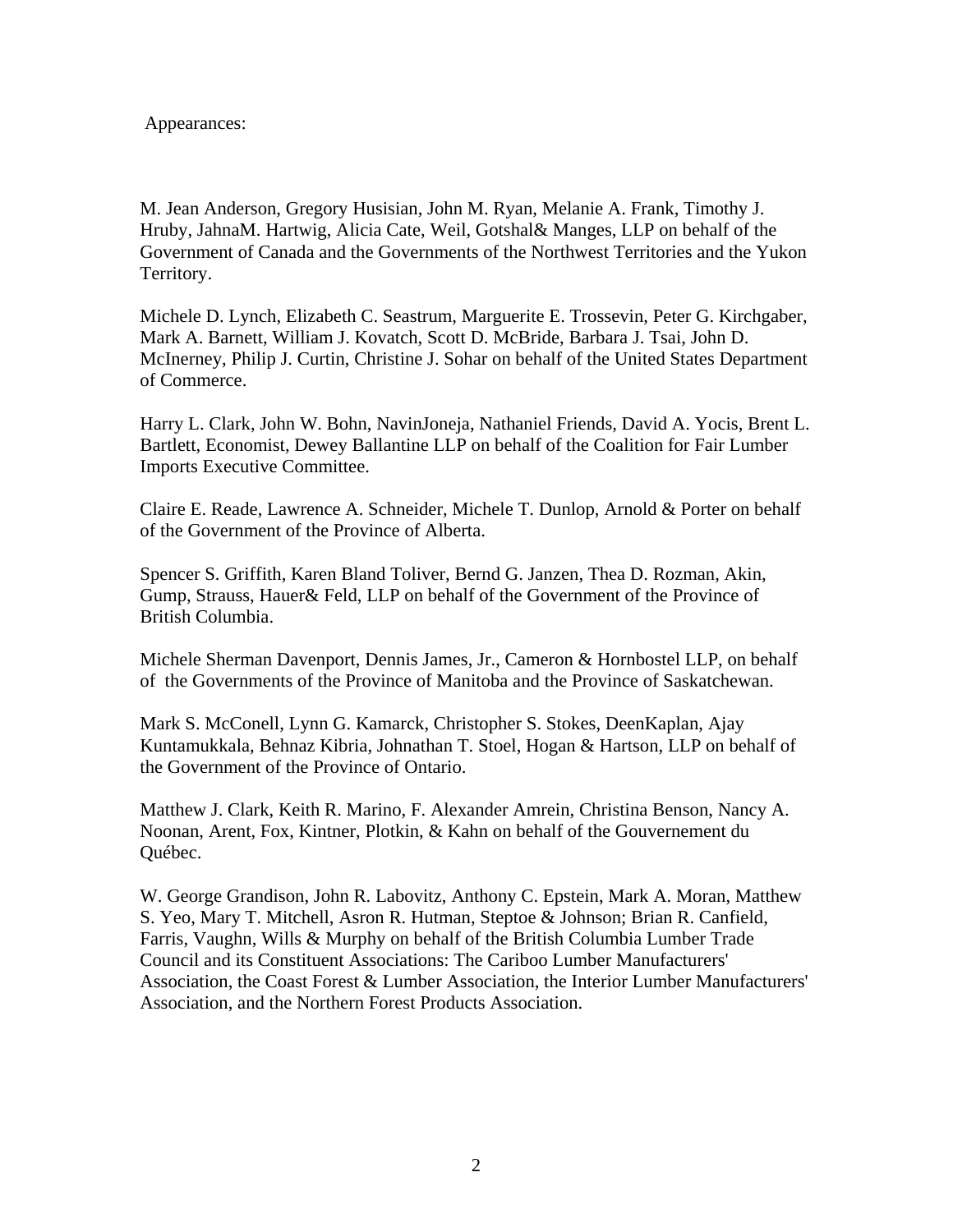Elliot J. Feldman, John J. Burke, Arland M. DiGirolamo, Michael S. Snarr, Baker & Hostetler LLP on behalf of Tembec Inc., the Ontario Forest Industries Association and the Ontario Lumber Manufacturers Association.

Robert C. Cassidy, Jr., Wilmer Cutler & Pickering on behalf of the Québec Lumber Manufacturers Association and Bowater Incorporated.

Michael A. Hertzberg, Howrey Simon Arnold & White LLP, on behalf of the Maritime Lumber Bureau, the Governments of the Canadian Provinces of New Brunswick, Nova Scotia, Newfoundland and Labrador, and Prince Edward Island.

John E. Corette, III, William D. Kramer, Piper Rudnick LLP, on behalf of The Maritime Lumber Bureau, The Governments of the Canadian Provinces of New Brunswick, Nova Scotia, Newfoundland and Prince Edward Island, and J.D. Irving, Ltd.

Stephen S. Spraitzar,Law Offices of George R. Tuttle, on behalf of Anderson Wholesale, Inc.

Julie C. Mendoza, Donald B. Cameron, Kaye ScholerLLP on behalf of Canfor Corporation.

Charles Owen Verrill, Wiley Rein & Fielding LLP, on behalf of Doman Industries and Enyeart Cedar Products, LLC.

Livingston Wernecke, Betts, Patterson & Mines, P.S. on behalf of Fred Tebb Sons, Inc.

Mark R. Sandstrom, Law Office of Mark R. Sandstrom, on behalf of Goodfellow Inc.

C. Charles Lumbert on behalf of Moose River Lumber Company.

Charles M. Gastle, Shibley Righton LLP on behalf of NorSask Forest Products, Inc., and the Meadow Lake Tribal Council.

Richard Bennett on behalf of Shearer Lumber Products.

Charles Thomas on behalf of Shuqualak Lumber Company.

Thomas PeeleIII, Baker & Mckenzieon behalf of Slocan Forest Products, Ltd.

W.J. Rusty Wood on behalf of Tolleson Lumber Company, Inc.

GraciaBerg, Lisa A. Murray, Gibson, Dunn & Crutcher, LLP on behalf of West Fraser Mills, Ltd.

Matthew M. Nolan, Miller & Chevalier Chartered on behalf of Weyerhauser Company.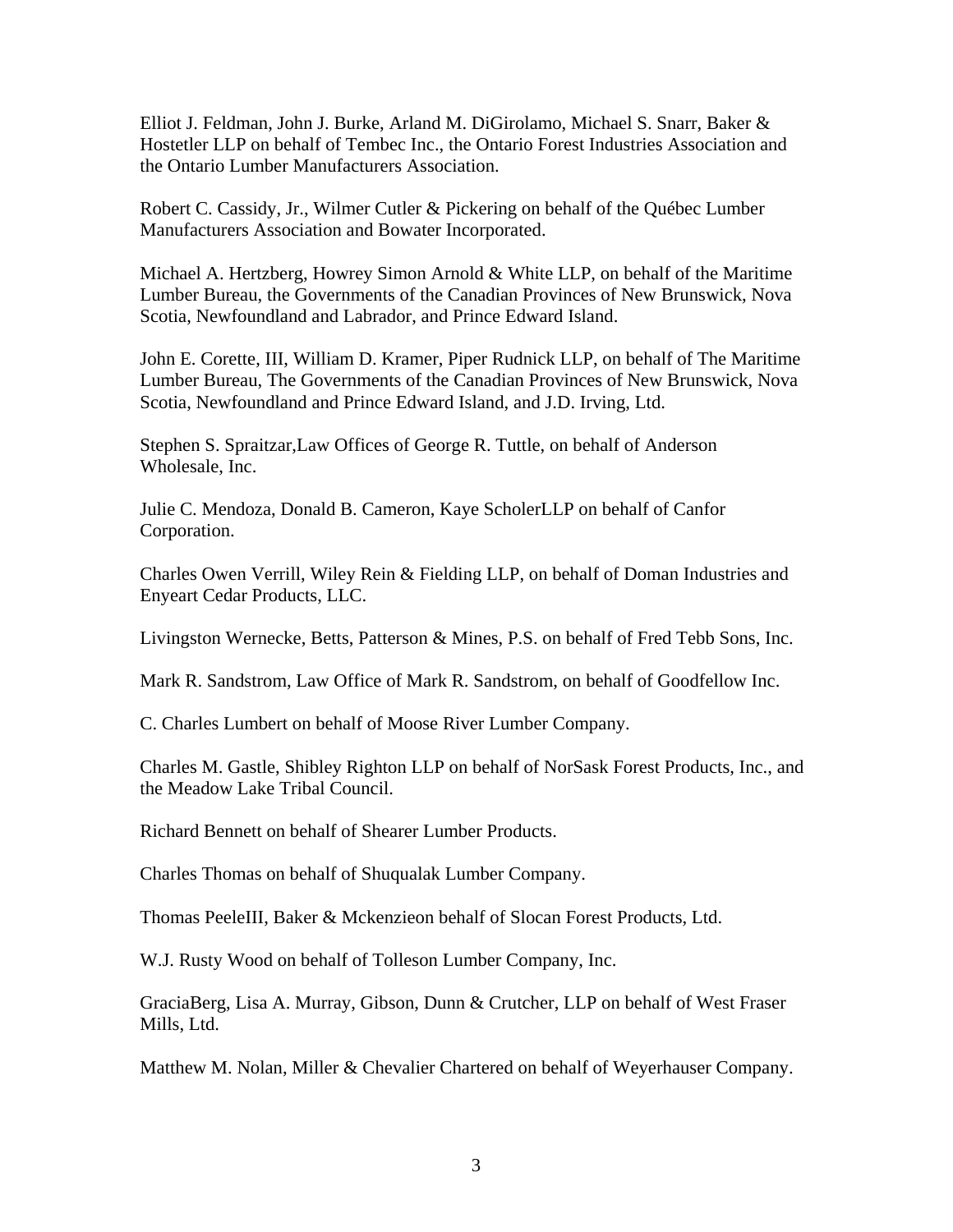#### **INTRODUCTION**

On November 22, 2005 the Investigating Authority (The United States Department of Commerce) issued its Fifth Remand Determination in this matter, the Final Affirmative Countervailing Duty Determination in the Matter of Certain Softwood Lumber from Canada, 67 Fed Reg. 15545 (Apr. 2, 2002). The Department, as directed by this Panel in our Fourth Remand Determination (October 5, 2005), recalculated the subsidy rate and determined it to be 0.80 percent *ad valorem*. This rate is *de minimis.* 

 This Panel had ordered Commerce to use the figure of C\$4.34 in determining the profit earned by sellers of logs in the Province of Québec for the purpose of developing a log-based benchmark price. Under the Department's methodology, the benchmark price is compared with Crown stumpage to determine the amount, if any, by which Crown stumpage is subsidized. While the Department complied with our order, it continues to object to the Panel's decision. In particular, Commerce disagrees with the Panel's rejection of its "apportionment" theory under which only part of the C\$4.34 profit figure is attributable to the log seller, and the balance is allocated to the timber owner. The Investigating Authority also continues to object to the Panel's previous order that the profit be calculated with a blended import and private log price as the starting point.

 Additionally, the Department raises an issue which was not previously discussed by the Panel. In calculating the log based benchmark price, the Department started with a blended import and private log price, from which it subtracted harvest and haul costs and private stumpage. The Department objects to the use of the figure it used to represent private stumpage on the ground, *inter alia,* that it was derived from transactions which took place prior to the period of investigation.

 Petitioner supports Commerce in this regard. It argues that if private stumpage is to be used in constructing a log benchmark at all, it was improper to use stumpage from a prior time period. Additionally, Petitioner observes that the Department found, in the original determination that private timber market prices in Québec were distorted by virtue of the subsidation of Crown timber, and that accordingly, they could not be used to determine market prices for purposes of measuring the adequacy of remuneration. The Panel found that there was record evidence to support the finding of distortion. Therefore, Petitioner argues, it would be contrary to the doctrine of "law of the case" to permit the use of these same private timber prices to determine the adequacy of remuneration in the context of a log-based benchmark.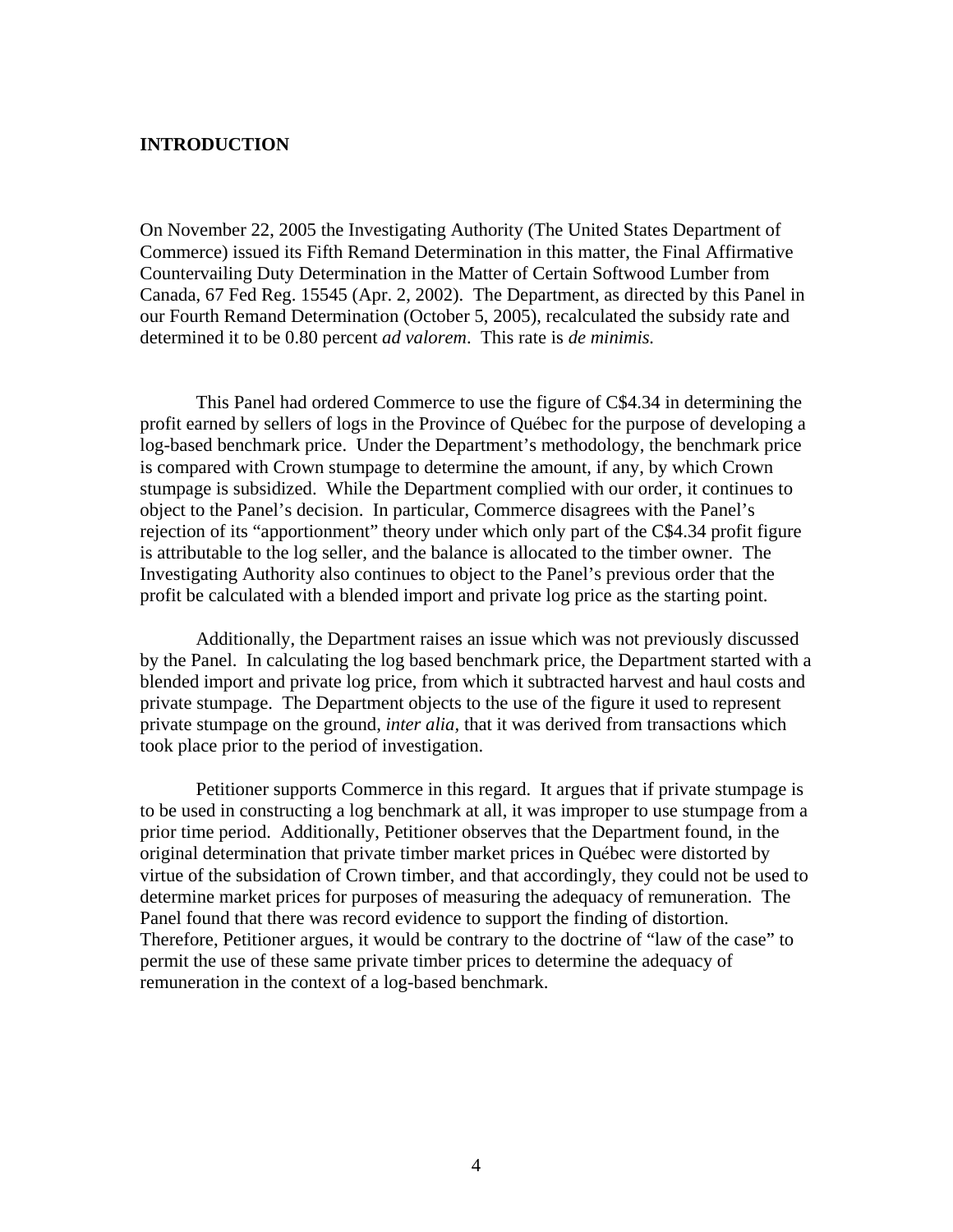Lastly, Petitioner argues that the Department's failure to account for the effect of log export restrictions renders its Determination unsupported by substantial evidence or contrary to law.

 The Department's Fifth Remand Determination has also been challenged by the British Columbia parties in that Commerce has failed to revoke the CVD order, and has, indeed, indicated that it does not intend to revoke the order *ab initio*. The Panel is asked either to order revocation of the order, or to explicitly state that it lacks jurisdiction to do so.

#### **LOG SELLER PROFIT**

 The issues of the apportionment of profit, and the use of a blend of import and private prices in development of benchmarks were dealt with at length in previous decisions of this Panel, and were not the subject of remand orders. The record with respect to these issues has not been supplemented. Accordingly, the Panel will not further consider them.

 As noted, both the Department and Petitioner object to the use, in calculating the log-based benchmark, of a stumpage price derived from a time period prior to the POI because pre-POI stumpage would be matched with Crown stumpage during the POI. But both the Department and Petitioner recognize that it was not unreasonable for Commerce to have used timber sale data prior to the time of the harvest, and subsequent log sale data if the exercise is to derive a log price benchmark. This issue has likewise been considered. The record in this regard has not changed, and the Panel will not further consider this issue at this time.

 Petitioner's "law of the case" argument is as follows. In the Final Determination, the Department found that private market prices for timber were distorted by virtue of the Provincial administered stumpage programs. Therefore, they were not usable for purposes of Section  $351.511(a)(2)(i)$  of its regulations which requires that the adequacy of remuneration be based upon "a market-determined price". Therefore, the Investigating Authority made its Determination based upon subsection (a)(2)(ii) of the regulation which applies to the situation where a market-determined price is not available. The Panel upheld the Investigating Authority on this point. Therefore it is the "law of the case" that a benchmark based upon private timber prices is precluded by the Panel's previous finding.

 Petitioner raised the substance of this argument in connection with a motion filed by the Investigating Authority for clarification of the Panel's remand order of October 5, 2005. Although Petitioner's argument is somewhat recast here as the "law of the case",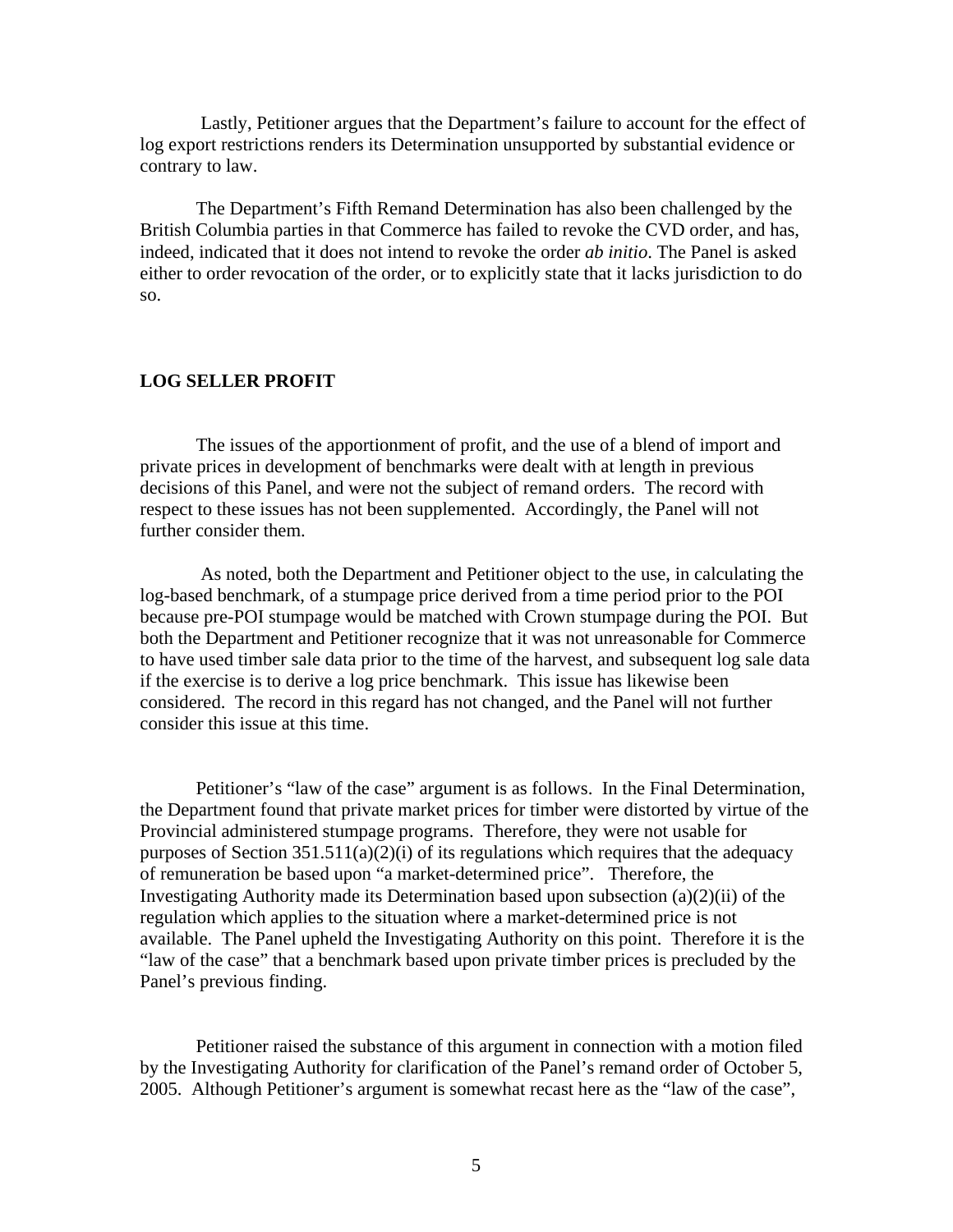the Panel does agree that because private timber prices may not be considered to be "market-determined", they cannot be used to determine the actual stumpage paid by Québec landowners for purposes of calculating a log-based benchmark. This issue was, in any event, not one on which the Panel remanded, as was, therefore, not before the Investigating Authority.

## **LOG EXPORT RESTRAINTS**

 Petitioner's contention that the Department must account for the effect of log export restraints imposed by the Provincial government proceeds from the proposition that the Québec benchmark is a timber benchmark and not a log-based figure. Commerce had ruled in the Final Determination that the effect of such restraints was not a significant factor to investigate in its original cross-border methodology, but Petitioner argues that once the cross-border methodology was rejected, the depressing effects of export restraints becomes relevant.

 The Coalition notes that in its First Remand Determination the Department indicated that:

 We do not have sufficient evidence in the record of the potential effect of the log export restrictions, which we did not investigate as a potential subsidy. Therefore we do not have the means to assess the potential effect, if any, of the log export ban on the market prices of  $\log s$ .<sup>[1](#page-5-0)</sup>

The Panel saw no error in Commerce's view of the record.

 Petitioner now argues that there is, indeed, ample evidence to support an examination of the effect of restraints on timber prices.

 The Department observes that it previously found the record evidence insufficient to assess the impact of export restraints, and since the issue was not before the Department in its Fifth Remand Determination, the issue should not be addressed at this time. For these reasons, the Panel does not agree that the Department should now reexamine the record on this issue.

<span id="page-5-0"></span> $\overline{a}$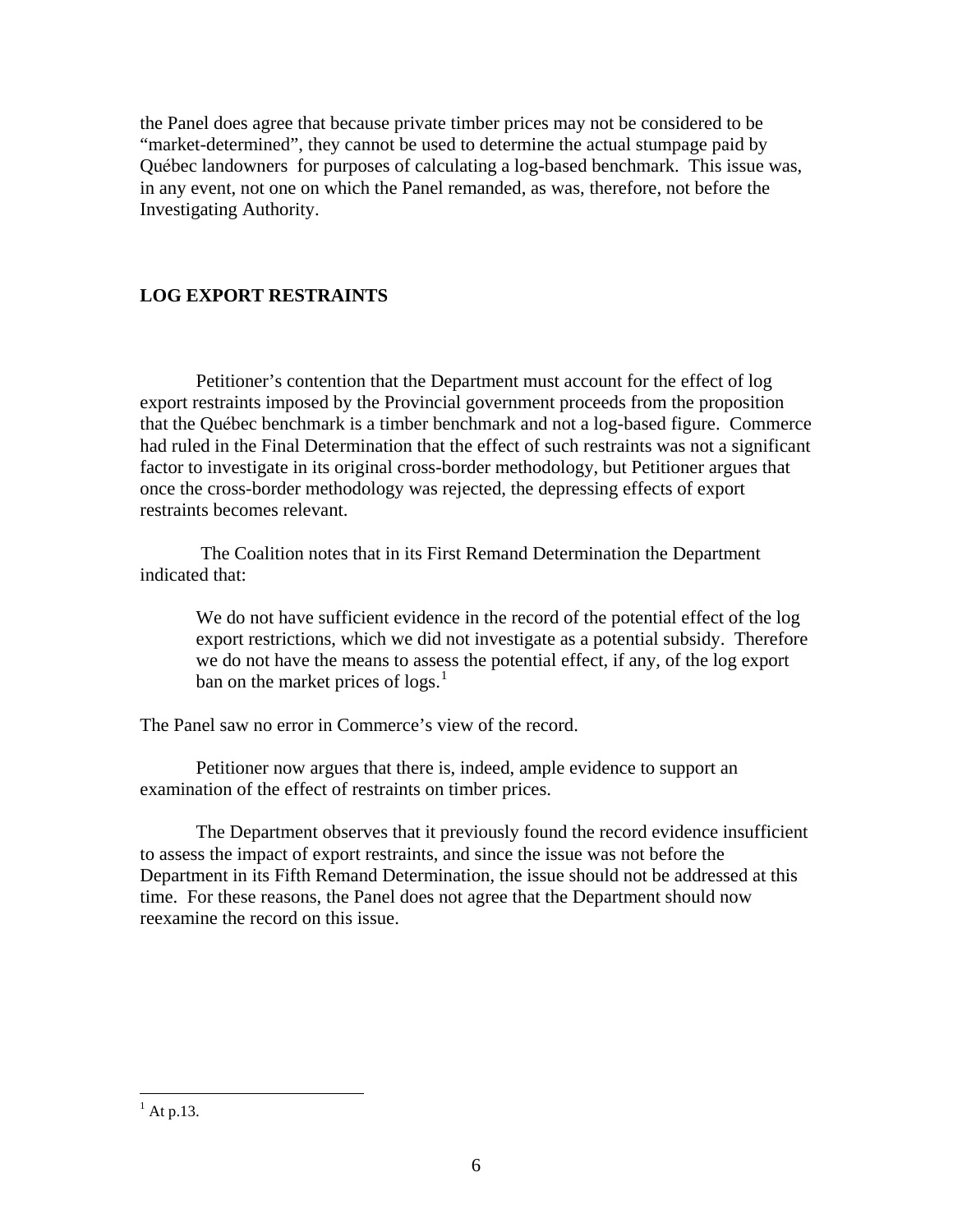#### **REVOCATION**

 $\overline{a}$ 

 The Government of British Columbia and the British Columbia Lumber Trade Council have asked the Panel to order the revocation of the CVD order a*b initio.* The basis for this request is that under 19 U.S.C. §1671 there can be no assessment of duties if the Department finds that there is no subsidy, which is, effectively, what the Fifth Remand Determination has done. The Department has publicly taken the position that it is not required by statute to give effect to the Determination other than prospectively.<sup>[2](#page-6-0)</sup>

 It seems clear from its public statements and from its brief before this Panel that at present the Department does not intend to revoke the order *ab initio,* although it still will have the ability to do so when the Panel review has been completed.

 The B.C. parties argue that while at this stage they may not be entitled such relief, they do not want to be put in the position in later litigation before the United States Court of International Trade of having waived their right to relief by not timely requesting the Panel to act. In this context, the B.C. parties ask the Panel to determine whether it has jurisdiction to order the requested relief, and if the Panel determines that it does not, then to so state explicitly.

 The Department, for its part, contends that the question of revocation was not addressed in the Remand Determination, and that, in any event, the issue is not revocation *per se,* but the effective date thereof. It offers a lengthy and interesting argument as to why, in any event, revocation would be prospective only. At the same time, it does not offer much of a view as to whether or not the Panel has such authority.

 Unlike the Department, the Petitioner urges that the Panel has no jurisdiction to order revocation, and that, in any event, the matter is not ripe for consideration.

 It is the Panel's view that, as the question of revocation was not before the Department in the Remand Determination, we will not consider it.<sup>[3](#page-6-1)</sup> Importantly, whatever views the Panel may have of the Investigating Authority's position, the Panel is constrained to assume that the Department will correctly follow the law. In this connection, we also note the comment of the Department's General Counsel in the press conference referred to in footnote No.2 that:

<span id="page-6-0"></span> $2$  Attached to its brief is a transcript of a news conference of John Sullivan, General Counsel, U.S. Department of Commerce in which he states "On this issue, our position is clear, any relief provided by virtue of a NAFTA decision is perspective (prospective? sic.) only."

<span id="page-6-1"></span><sup>&</sup>lt;sup>3</sup> Likewise, the Panel does not address the legal basis for the countervailing duty order in the light of the Extraordinary Challenge Committee ruling (ECC-2004-1904-01) affirming the International Trade Commission's "no injury" determination.